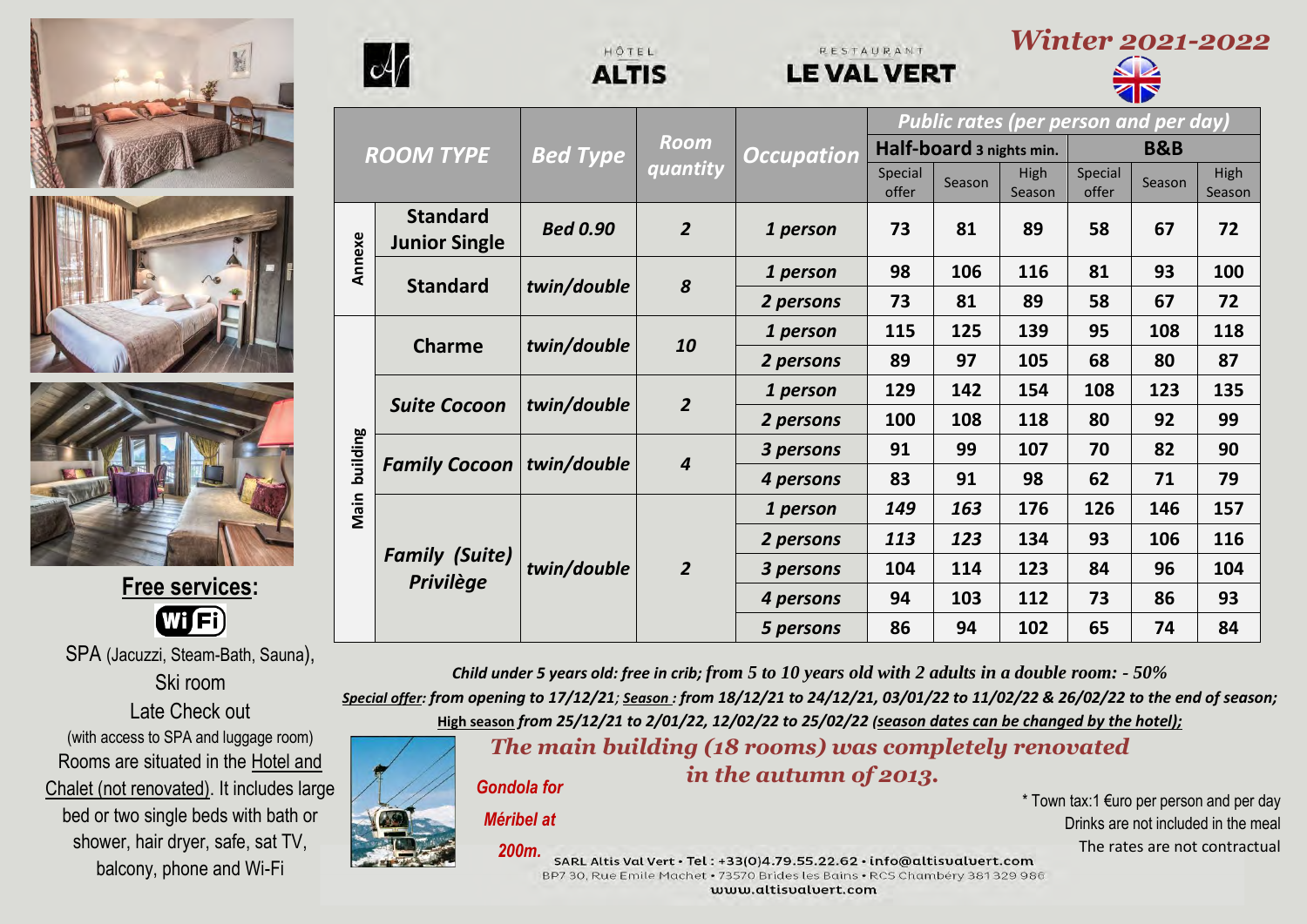



# **BLANK WEEK RATES WINTER 2021-2022**

# *7 days on a Half-Board + 6 days Méribel skipass*

*Booking imperatively -3 days before the 1-st day of skiing* MERIBEL

| <b>Room</b> category                 | <b>Number of persons</b> | « Bonus » Week<br>8 au 21/01/22<br>26/03 au 01/04/22 | <b>Mid-Season</b><br>18 au 24/12/21<br>1 au 7/01/22<br>9 au 15/04/22 |                         | Low-Season<br>22/01 au 4/02/22<br>12/03 au 25/03/22<br>2 au 8/04/22 | Low End of<br><b>Season</b><br>16 au 22/04/22 |  |
|--------------------------------------|--------------------------|------------------------------------------------------|----------------------------------------------------------------------|-------------------------|---------------------------------------------------------------------|-----------------------------------------------|--|
| <b>Ximadurd Single</b><br>$J$ linior | 1 person                 | 720 €/pers                                           | 768 $E/pers$                                                         | 742 €/pers              | 734 $\epsilon$ /pers                                                | 690 €/pers                                    |  |
|                                      | 1 person                 | 895 €/pers                                           | 943 $\varepsilon$ /pers                                              | 917 $\epsilon$ /pers    | 902 $\epsilon$ /pers                                                | 865 $\epsilon$ /pers                          |  |
| <b>Xunderd</b>                       | 2 persons                | 720 $\epsilon$ /pers                                 | 768 $E/pers$                                                         | 742 $\epsilon$ /pers    | 734 $\epsilon$ /pers                                                | 690 $\epsilon$ /pers                          |  |
| Charme                               | 1 person                 | 1014 €/pers                                          | 1062€/pers                                                           | 1036€/pers              | 1028 €/pers                                                         | 984 $\epsilon$ /pers                          |  |
|                                      | 2 persons                | 832 €/pers                                           | 880 €/pers                                                           | 854 $\epsilon$ /pers    | 846 $\epsilon$ /pers                                                | 802 $\epsilon$ /pers                          |  |
| <b>Suite Cocoon</b>                  | 1 person                 | 1112 €/pers                                          | 1160€/pers                                                           | 1134€/pers              | 1126 $\epsilon$ /pers                                               | 1082 €/pers                                   |  |
|                                      | 2 persons                | 909 $\epsilon$ /pers                                 | 957 $\varepsilon$ /pers                                              | 931 $\varepsilon$ /pers | 923 $\epsilon$ /pers                                                | 879 $\epsilon$ /pers                          |  |
| <b>Family Cocoon</b>                 | 3 persons                | 846 $\epsilon$ /pers                                 | 894 $\varepsilon$ /pers                                              | 868 $\epsilon$ /pers    | 860 €/pers                                                          | 816 $\epsilon$ /pers                          |  |
|                                      | 4 persons                | 790 €/pers                                           | 838 $\varepsilon$ /pers                                              | 812 $\epsilon$ /pers    | 804 $\epsilon$ /pers                                                | 760 €/pers                                    |  |
|                                      | 1 person                 | 1252 €/pers                                          | $1300$ E/pers                                                        | 1274€/pers              | 1266 $\epsilon$ /pers                                               | 1222 €/pers                                   |  |
| <b>Family Privilège</b>              | 2 persons                | 1000 €/pers                                          | $1048\varepsilon$ /pers                                              | 1022€/pers              | 1014 $\varepsilon$ /pers                                            | 970 €/pers                                    |  |
|                                      | 3 persons                | 937 $\epsilon$ /pers                                 | 985 $\varepsilon$ /pers                                              | 959 $\epsilon$ /pers    | 951 $\epsilon$ /pers                                                | 907 $\epsilon$ /pers                          |  |
|                                      | 4 persons                | 867 €/pers                                           | 915 $\varepsilon$ /pers                                              | 889 $\epsilon$ /pers    | 881 $\epsilon$ /pers                                                | 837 $\epsilon$ /pers                          |  |
|                                      | 5 persons                | 811 $\epsilon$ /pers                                 | 859 €/pers                                                           | 833 $\epsilon$ /pers    | 825 $\epsilon$ /pers                                                | 781 $\epsilon$ /pers                          |  |

The hotel keeps the right to change season dates.

Child under 5 years old – free in a crib. From 5 to 10 years old with 2 adults in a double room : 50% discount. Local tax 1€/person/day for more than 18 years old.

Drinks not included in the half-board rate.

### **Neither discount, nor reduction of duration can be established for the packages.**

Rooms are equipped with a double or single beds, bath or shower, WC, hair U dryer, safety box, sat TV, telephone.

Thalet

## **FREE SERVICES**

HOTEL<sup>-</sup> WIFI, jacuzzi, hammam, sauna, ski room, late check out with access to shower and luggage room ;

**Ski gondola to Méribel 200 m.**

30 rue Emile Machet 73570 Brides-les-Bains info@altisvalvert.com +33 (0) 4 79 55 22 62